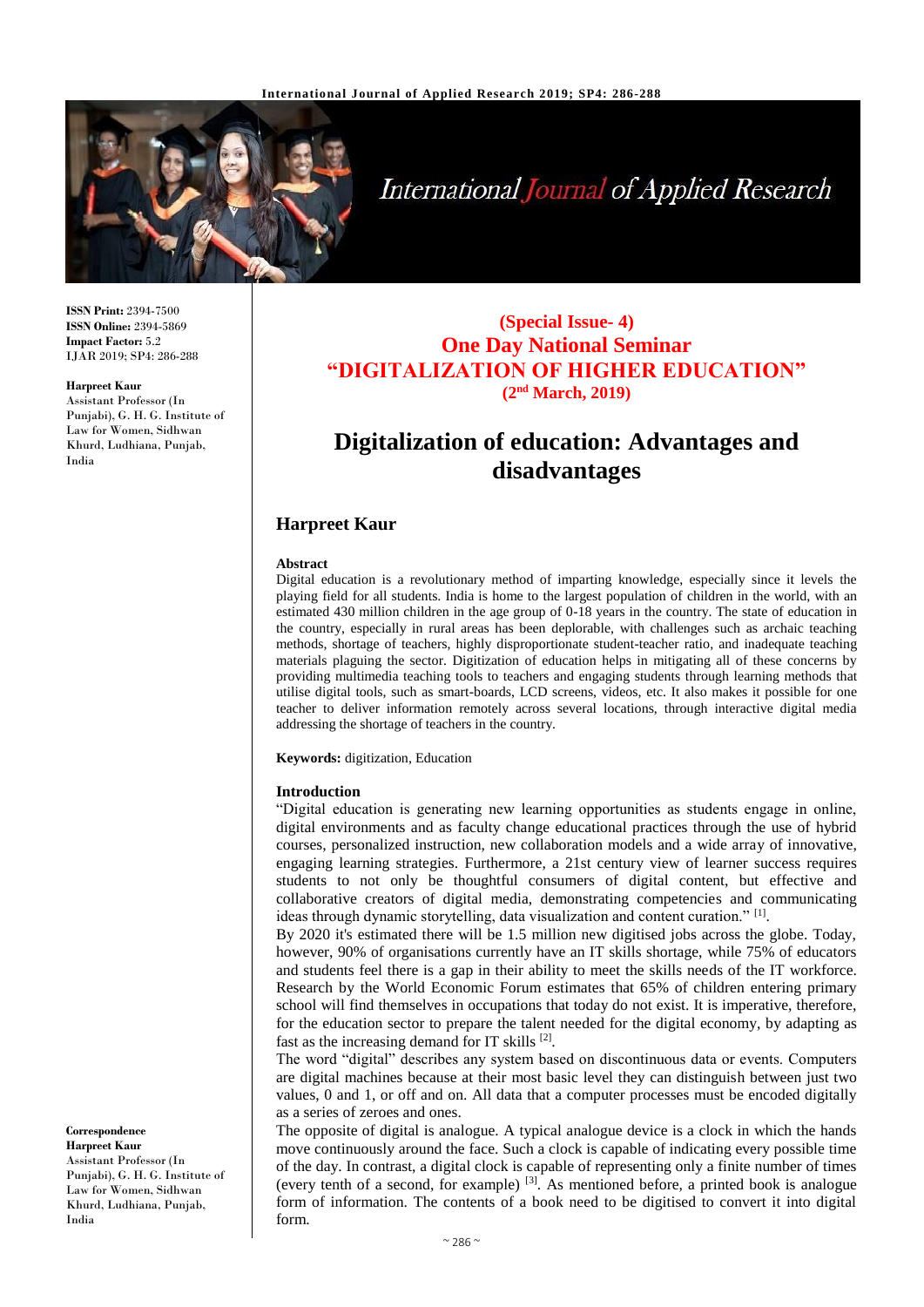Digitisation is the process of converting the content of physical media (e.g., periodical articles, books, manuscripts, cards, photographs, vinyl disks, etc.) to digital formats [4].

Digitisation refers to the process of translating a piece of information such as a book, journal articles, sound recordings, pictures, audio tapes or videos recordings, etc. into bits. Bits are the fundamental units of information in a computer system. Converting information into these binary digits is called digitisation, which can be achieved through a variety of existing technologies. A digital image, in turn, is composed of a set of pixels (picture elements), arranged according to a pre-defined ratio of columns and rows. An image file can be managed as a regular computer file and can be retrieved, printed and modified using appropriate software. Further, textual images can be OCRed so as to make its contents searchable [5].

## **Why education in India should go paperless [6]**

**1. Increased Productivity**- It takes an employee an average of 12 minutes to find the paper document they are looking for. With a well-executed digitalization and document imaging plan, this can be reduced to a few seconds or less.

Document Imaging allows the stake holder ability to share, collaborate, exchange and access documents in seconds, reducing the turnaround time further increasing the efficiency for your business.

**2. Cost efficiency**- The cost of printing and paperwork can be exorbitant. It involves various sub costs like equipment management, paper records maintenance and cost of space.

Document Imaging with Aptara can help reduce these costs to minimal levels, helping you focus on core business areas and increasing the investments for value adding verticals.

Aptara saves Management Concepts \$1M in annual printing, shipping, and labour costs. This represents a 100+% return on investment (ROI).

Companies like Management Concepts, Cisco rely on Aptara for their digitization needs helping them to save hundreds of thousand dollars annually in printing, shipping and labour costs.

**3. Easy to access and always accessible**- Documents that have been converted can be easily accessed through the cloud or system using any device that has internet, anywhere or anytime.

Optical character recognition: OCR techniques along with proper indexing of the data help in searching and accessing the data efficiently saving time and efforts.

Taxonomy and Indexing: Aptara's Document Imaging Services will help you build a high level classification for your documents so that you can easily find the documents that have been scanned, Taxonomy is also useful in further refining search results. A welldesigned Taxonomy will increase your search results and employee adoption.

- **4. Enhanced security** A scanned document is trackable document. If needed, only certain users can access the documents and workflows can be set up along with permission groups for an individual, which enhances the security and maintains the confidentiality of the document.
- **5. Enhanced Information Preservation** Information stored in paper formats is degradable information, and

degrades further every time it is handled manually. Document imaging ensures that your business's most important data is saved and preserved for the future

**6. Disaster recovery**- There is always a risk of disaster, whether it is natural or manmade. Fire, flood, earthquakes or other destructive phenomenon may cause a major disaster for your paper documents seriously affecting your business.

**Document imaging** offers you to have a safe repository of your data which can also be shared on cloud or your local document management system, enabling you recover precious documents with a simple click.

- **7. Saves space** Real Estate space is expensive, eliminating paper storage can give you with more space, reduction in rent, reduced off-site document storage fees or potential to open up a new office.
- **8. Stay Competitive** From multinational firms to small organization, digitization has been the mantra of the new age document management. Document digitization efforts have repaid businesses in reduced costs, efficient workflows and satisfied customers.
- **9. Environmentally friendly** Document Imaging and overall document digitizing process adds to your green credits and is an environment friendly initiative. It removes the needs of creating multiple backup copies and unnecessary printing, increasing the eco-friendly quotient of your company.
- **10. Digital Transformation** Image scanning is a first step in building a digital transformation plan. Early adoption is the key for organizations to ensure digital success and focus on cost savings and standardization.

## **Disadvantages of digital education [7]**

- With the advancement of mechanization, teachers are not equally trained with its proper implementation. Thus, learners are just using technology instead of gaining knowledge from it. Using applied science to achieve education in the proper way is a good thing but to transform it into an active set of skills is a matter of time.
- Relying completely on computers are creating poor studying habits. Many students keep browsing websites to find the shortest possible way to solve problems in Mathematics instead of solving them in a traditional way which actually helps them to gain in-depth knowledge of the subjects. Spell-checkers prevents them from learning the correct spelling thus resulting infinite spelling mistakes in paper.
- It is the human being who built technology not the technology that created a human. As humans are not error-free, similarly technology too does not come error-free. There are lots of problems like server error and connectivity problems which take oodles of time to troubleshoot it, therefore, hindering the learning process which can sometimes be a matter of frustration both for the learners and the educators. Wastage of time because of unnecessary issues is not at all advisable in schools or any learning institutes where every second is valuable for the learners.
- With the speeding development of technology, the websites owner urges to rank their websites higher in search engines, so they only concentrate on rankings instead of the content that they are posting. Many websites come with wrong information that has been